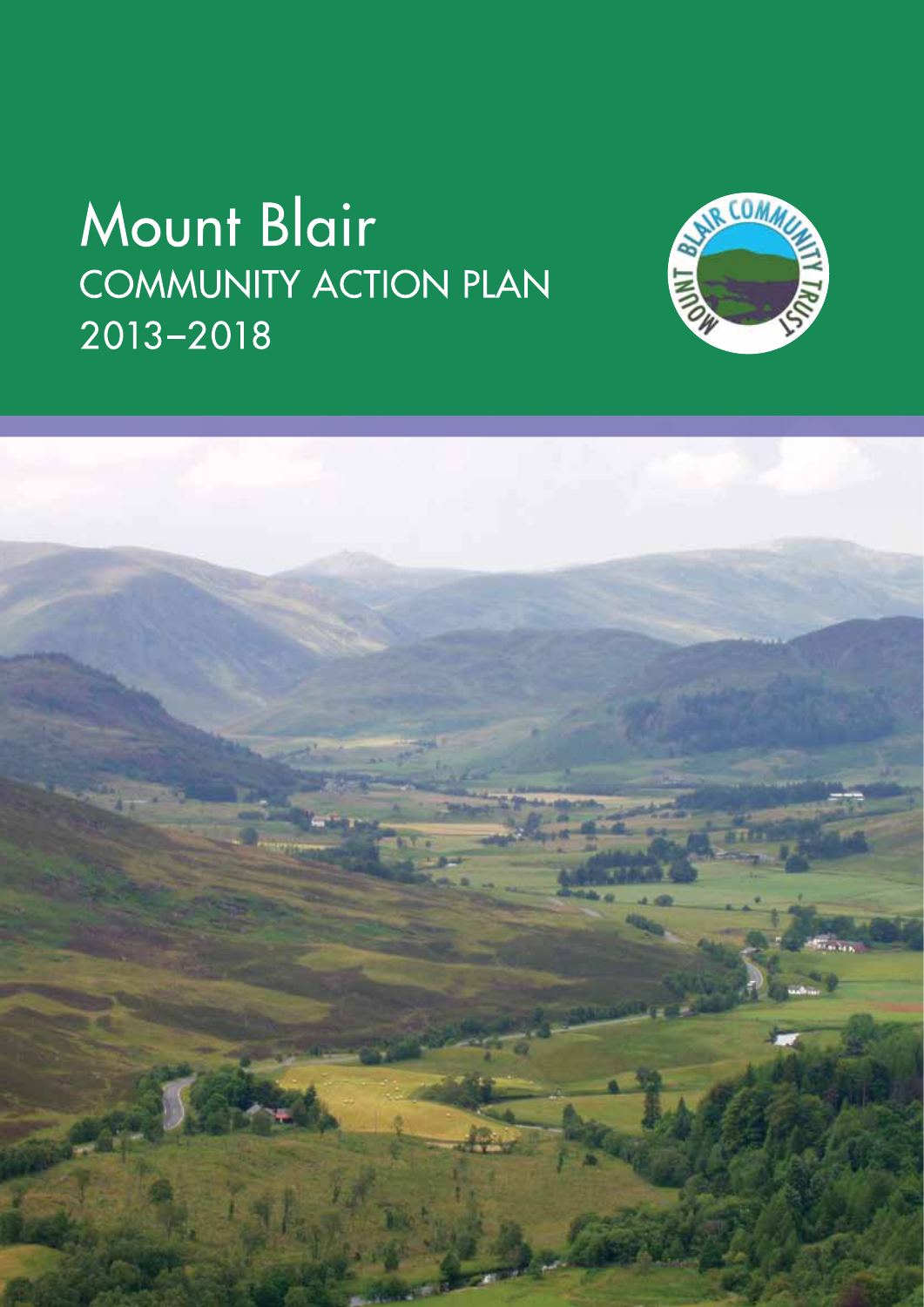## CONTENTS and INTRODUCTION

| Contents                                | Page           |
|-----------------------------------------|----------------|
| Introduction                            | $\overline{2}$ |
| Our community now                       | 3              |
| Mount Blair - our vision for the future | 8              |
| Main strategies and priorities          | 9              |
| Action                                  | 11             |
| Making it happen                        | 1.5            |

### Mount Blair Community Action Plan

This Community Action Plan summarises community views about:

- Mount Blair now
- the vision for the future of Mount Blair
- the issues that matter most to the community
- • our priorities for projects and action

The plan will be our guide for what we – as a community – try to make happen over the next five years.

### Mount Blair Community Development Trust (MBCDT)

The Trust has led the preparation of this Action Plan as a way of finding out what the main priorities of the community are and to help identify the role for the Trust in developing a sustainable community. The Trust worked closely with Mount Blair Community Council (MBCC), representatives from local village halls, the Session House, the local tourist associations, and local councillors from Perth and Kinross Council (PKC) in carrying out the consultation that has informed this Action Plan.

### Local people have their say

The Action Plan has been informed by extensive community engagement carried out over a four month period from June to September 2012.

The process involved:

- stakeholder interviews and meetings with different groups and individuals representing all aspects of the community
- a community views survey, which was delivered to all households
- preparing a community profile detailing facts and figures about the community
- a Community Futures Event

Thanks to everyone who took part.

104 community views survey forms were returned from our house survey

20 stakeholder meetings and interviews were held with local groups, businesses and support organisations

 $100+$ Over 100 people attended the community futures event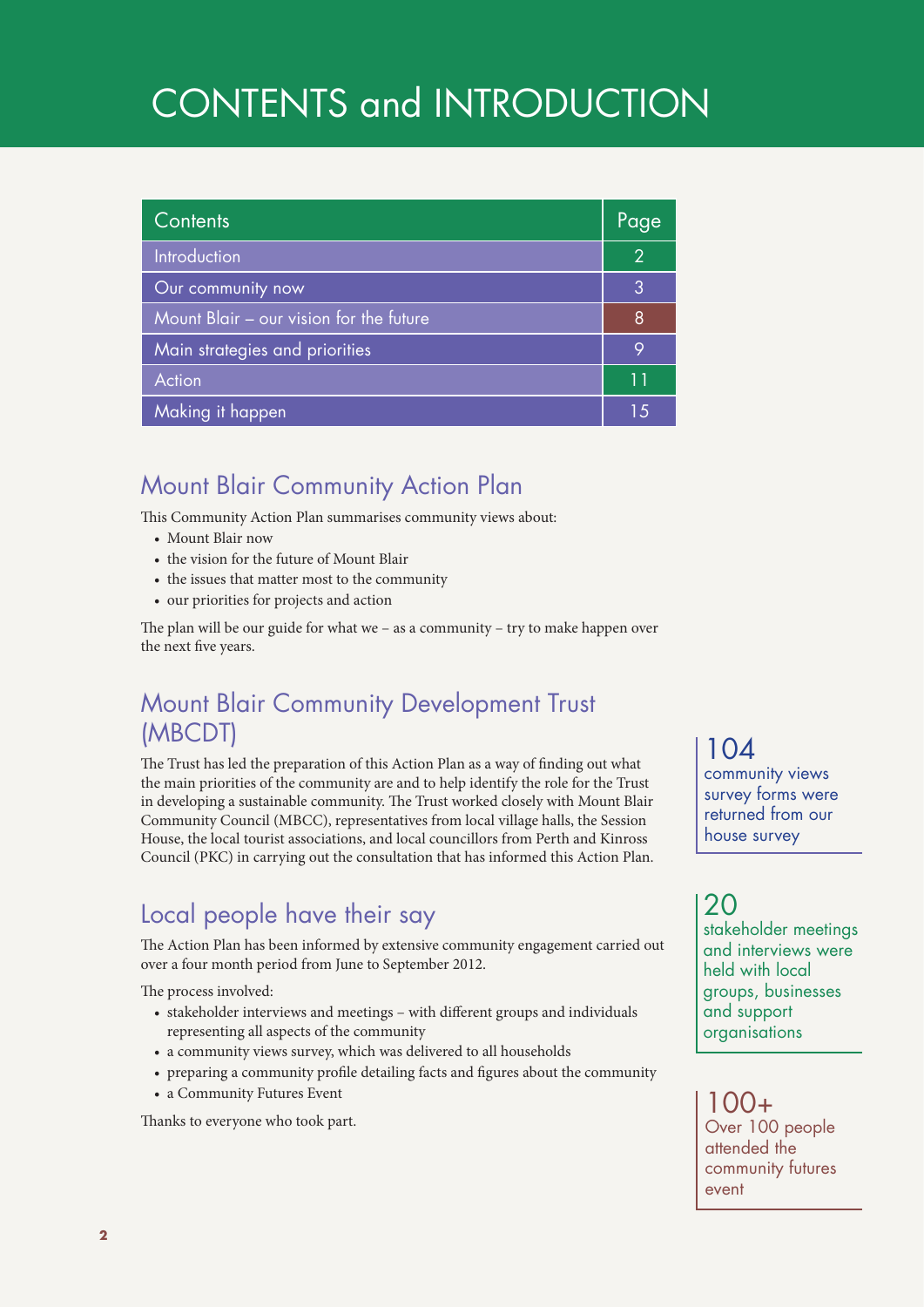## OUR COMMUNITY NOW

### Mount Blair Community Profile 2012 Summary

*We have summarised below the main facts and figures from the Community Profile and some of the views from the Community Views Survey.* 

### Location

The profile takes in the whole of the Mount Blair Community Council area and includes the communities of Kirkmichael, Bridge of Cally, Enochdhu, Straloch, Ballintuim, Drimmie, Blackwater and Glenshee. The area is characterised by high moorland, hill farmland, small estates, forests, rivers and mountains.

### Population

The permanent population is estimated at around 900 and is scattered throughout the area – with Kirkmichael Village in Strathardle the largest settlement and smaller rural settlements at Bridge of Cally, Enochdhu and Ballintuim. The permanent population is added to by people that stay regularly in the area in holiday and second homes.

### Housing

It is estimated that there are over 600 houses but that around one third of them are not occupied permanently – being either holiday or second homes or empty. There is a high proportion of private rented accommodation mainly on local estates, and relatively low levels of owner occupation and affordable housing – although housing association housing in Kirkmichael has been a notable positive in the last few years.

### Employment and the local economy

Tourism (accommodation, hospitality and outdoor recreation), and land based employment in agriculture and on the estates are the major sectors making up

almost 50% of the local economy. There are high levels of self- employment in the area with many people commuting out to work in nearby towns.

### Schools and childcare

There is now just one Primary School in the area at Kirkmichael which also has a nursery. Older children go to the High School in Blairgowrie with some also going to Pitlochry.

### Health services

There are no health services in the area – with the nearest GPs in Blairgowrie and Pitlochry. There are cottage hospitals in both Blairgowrie and Pitlochry – with the main hospitals further afield in Perth and Ninewells in Dundee.



CAIRNWE

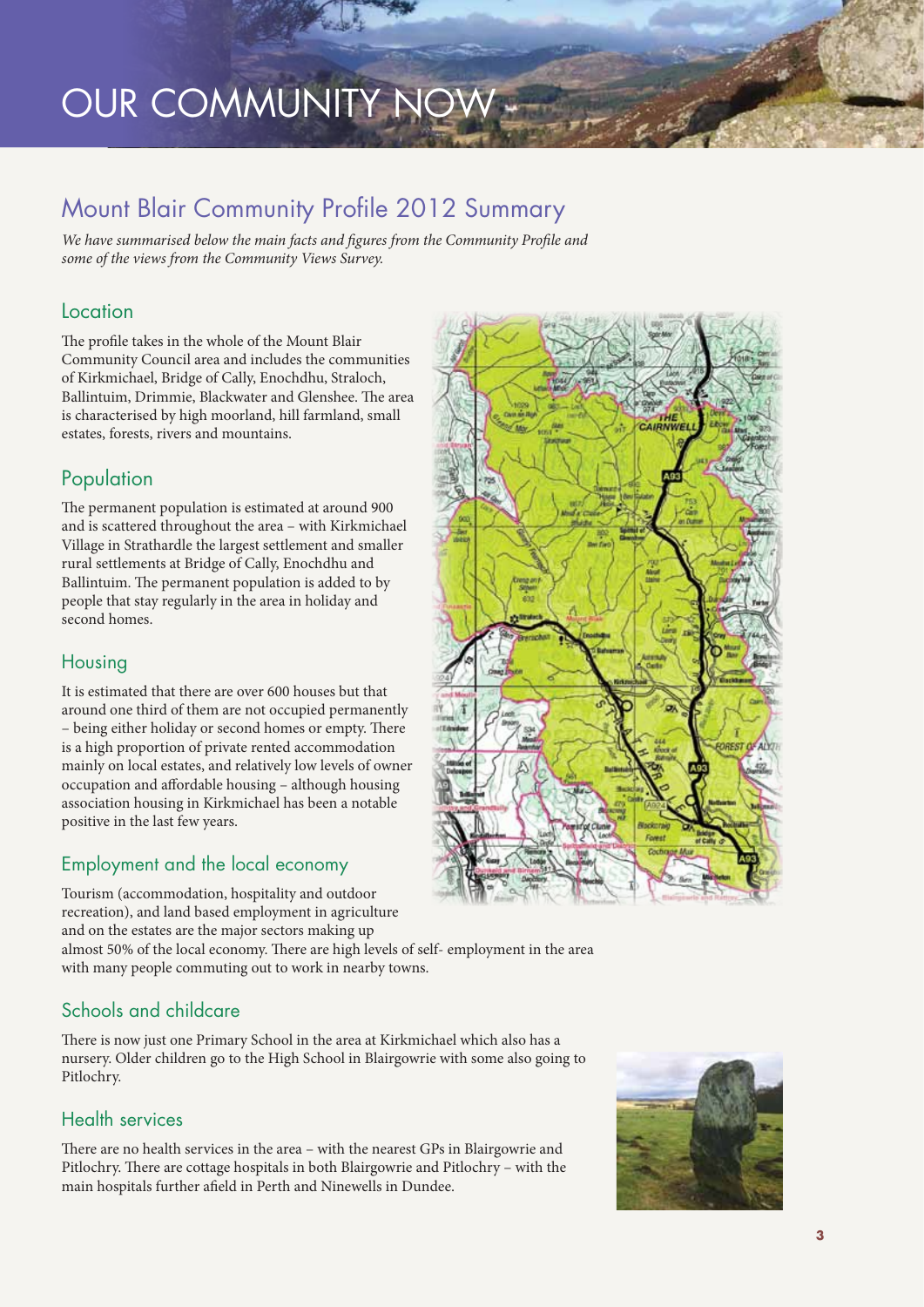## OUR COMMUNITY NOW

### Community and recreational facilities

- • Four village halls in the area, at Kirkmichael, Bridge of Cally, Blackwater and Ballintuim
- • Kirkmichael Sesssion House
- • Playing field in Kirkmichael and a small play area
- Tennis courts at Kirkmichael Primary School are available for use out of school hours
- • Some of the outdoor activity facilities at Cairnwell Mountain Sports, the Compass Christian Centre and the Kindrogan Field Study Centre can sometimes be used by the community when not required by paying guests
- 9 hole golf course at Dalmunzie Hotel and also tennis courts
- • Fishing in the Shee Water and River Ardle is available by permit and several of the local estates run shoots
- • Glenshee Ski Area for winter sports and summer mountain biking and walking using the ski lifts
- 10 'Munros' (mountains over 3000 ft) and 4 'Corbetts' (mountains over 2500 ft)
- Cateran Trail, a 64 mile long-distance walking route
- Several forested areas for walking, horse riding and biking
- • Kayaking and canoeing at Blackwater and Bridge of Cally
- The Gardens at Dirnanean

### Community groups and organisations

Local groups include: Mount Blair Community Council; Mount Blair Community Development Trust; Village Hall Commitees; Glenshee Tourist Association, Blairgowrie and East Perthshire Tourist Association: Kirkmichael Village in Bloom; Kirkmichael Village Shop; Coffee Tots; Brownies; Youth Club; Pitcarmick Angling Club; Strathardle Archers; Glenshee Curlers; 2 Tug-of-War teams; Zumba; Keep Fit; Pilates; Martial Arts; Country Dancing; Book Swap; Lectures at the Session House; SWRI in 2 different halls; Cally Crafters; Clicking Needles; Jigsaw Club; Fortnightly drop in; Freemasons; Monthly Ecumenical Bible Study; PTA.

#### Community events

Kirkmichael Summer Village Festival; Glenshee Heather Festival; Strathardle Agricultural Show and Highland Gathering; Sheepdog Trials; St. Andrews Day Dance; Cateran Yomp and other events along the Cateran Trail; Blairgowrie and East Perthshire Walking Festival.

#### Roads

The main road running through the area is the A93 road from Perth and Blairgowrie to Glenshee and on to Royal Deeside. The A924 from Pitlochry passes through Kirkmichael providing a link through to the A93 at Bridge of Cally.

### **Transport**

There is a limited bus service between Glenshee and Blairgowrie but no connection from the area to Pitlochry. The main rail station is in Pitlochry.





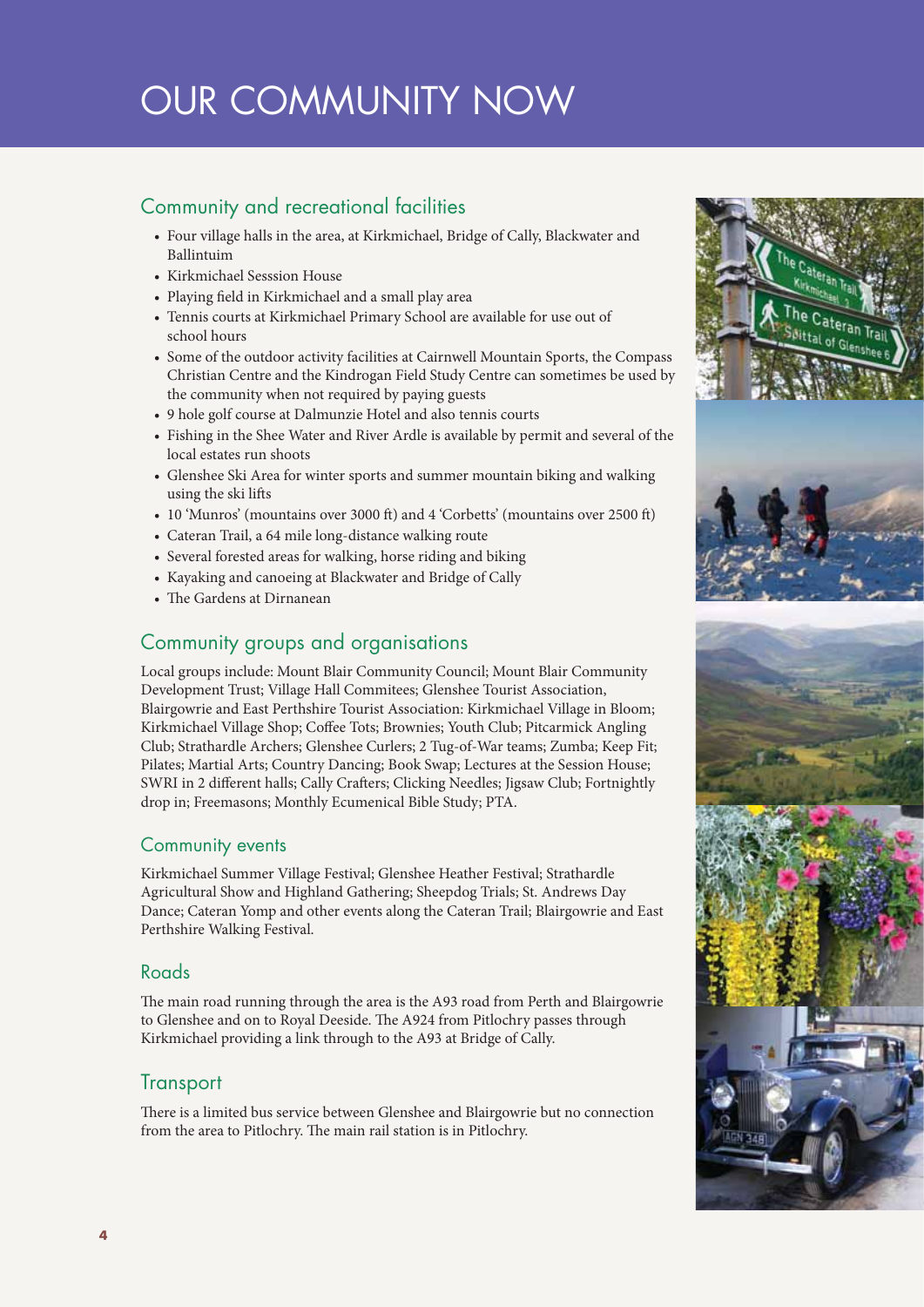

### Emergency Services

- • Ambulances are based in Blairgowrie and Pitlochry
- • Tayside Mountain Rescue provides volunteer rescue services alongside the Police Search and Rescue Unit and the RAF Mountain Rescue Service
- Two volunteer fire brigade units based in Kirkmichael and Glenshee. These are backed by the retained fire brigade units based in Blairgowrie and Pitlochry
- Police stations in Blairgowrie and Pitlochry. The community policeman visits the glens on a regular basis and holds the occasional 'surgery' at Kirkmichael Village Shop

### **Environment**

Agriculture, forestry and estate management are the main land uses. The large land owners are the Atholl Estates, Invercauld Estates and the Forestry Commission. There are also 14 smaller estates in the area, all of which provide some employment in either hill farms or field sports.

Most of the northern part of the area is now in the newly extended Cairngorms National Park. About a third of the land is made up of Sites of Special Scientific Interest due to breeding birds of prey. The Caernlochan Special Area of Conservation is noted for its rare plants, rocks, montane habitats and invertebrates. The Scottish Wildlife Trust owns a small piece of land at Brerachan Meadows between the A924 and the Ardle River near Straloch and works to conserve the diversity of wildflowers on the unfarmed land.



### **Heritage**

Heritage features in the area include:

- • Standing Stones and Bronze Age hut circles
- The Parliament Stone in Glenshee
- The Clan MacThomas Gathering Place
- The Bannerfield in Kirkmichael where the Earl of Mar raised his banner during the 1715 uprising
- • Drove Roads converging on Kirkmichael and the site of the old highland market at Sillerburn, Kirkmichael which was by the fifteenth century, one of the largest cattle markets in Scotland
- A rich heritage of archaeological sites including Pitcarmick type houses which are unique to this area

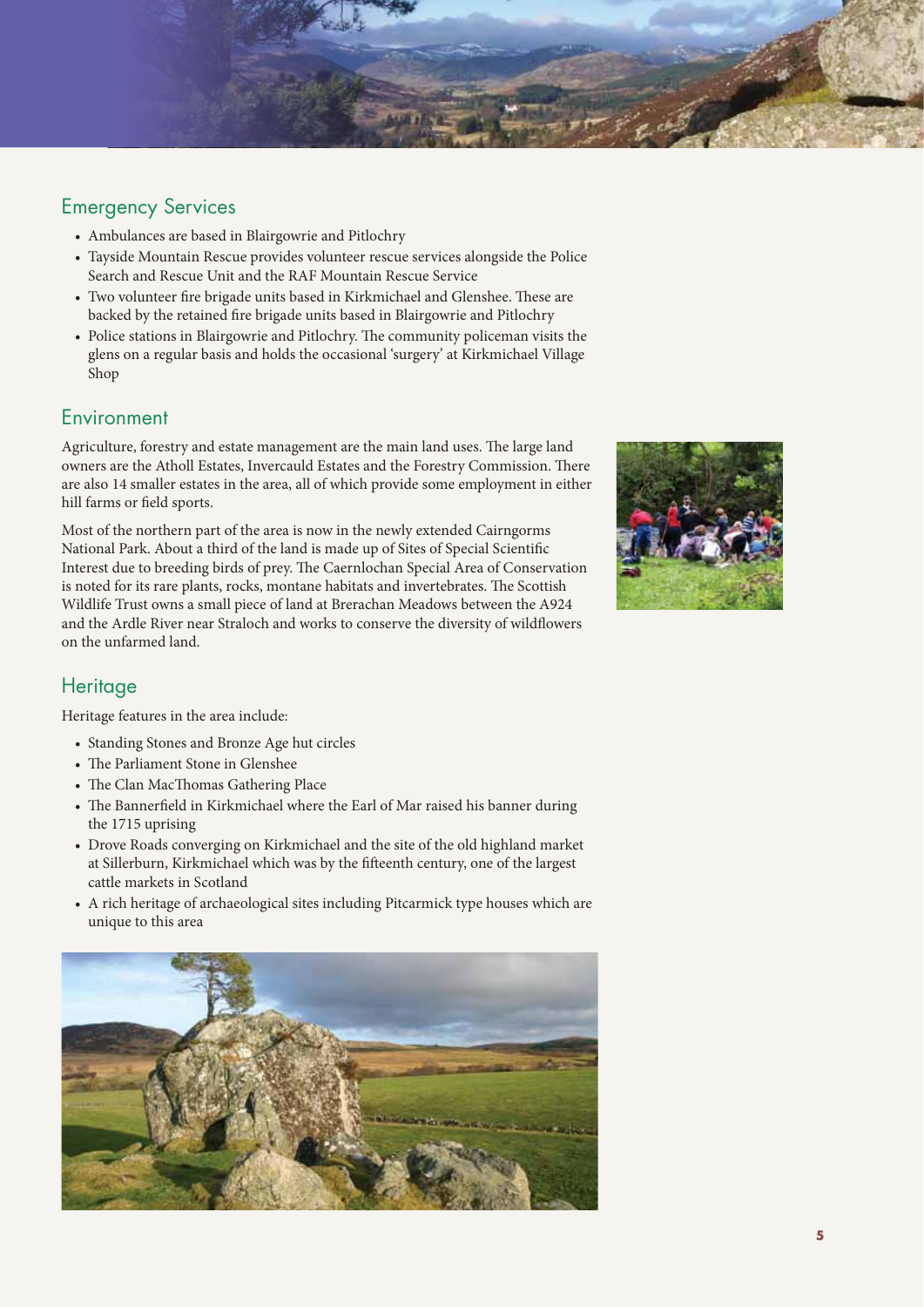## OUR COMMUNITY NOW

### Community Views Survey – likes and dislikes

| <b>Like</b>                                       | % of Responses |
|---------------------------------------------------|----------------|
| Rural Nature - scenery, peace and quiet, wildlife | 84             |
| <b>Community Spirit</b>                           | 35             |
| Local services and facilities                     | 21             |
| Location                                          | 13             |
| Recreation                                        | 12             |
| Everything                                        | 3              |
| Nothing                                           |                |

### What people said

- It's a beautiful rural area with outstanding scenery
- Wonderful landscape, unspoiled natural beauty and tranquillity
- The remote landscape we like mountains snow, forests and no street lights
- Its simpler slower pace of life
- The sense of community knowing most people, good neighbourliness and in general people are prepared to put effort in to benefit the whole community
- The camaraderie of the long established local residents who share the history of the area and work well together
- The ability of local and incoming people to get together
- The friendliness of the Glenners
- • Community facilities such as Village Halls and local shops
- • Strathardle Highland Games and Heather Festival the community events and the fact that everyone chats to you
- Ease of access to Blairgowrie, Perth, Dundee and the main road system
- • Being 30 minutes from both Blairgowrie and Pitlochry preserves a feeling of remoteness, but only 1 hour from Perth or Dundee allows access to city facilities when needed
- Proximity to major transport links and within reasonable distance of all major Scottish cities
- It's a reasonable distance from civilisation!
- • The balance of tourism and environmental interests with hill farming and traditional estate management

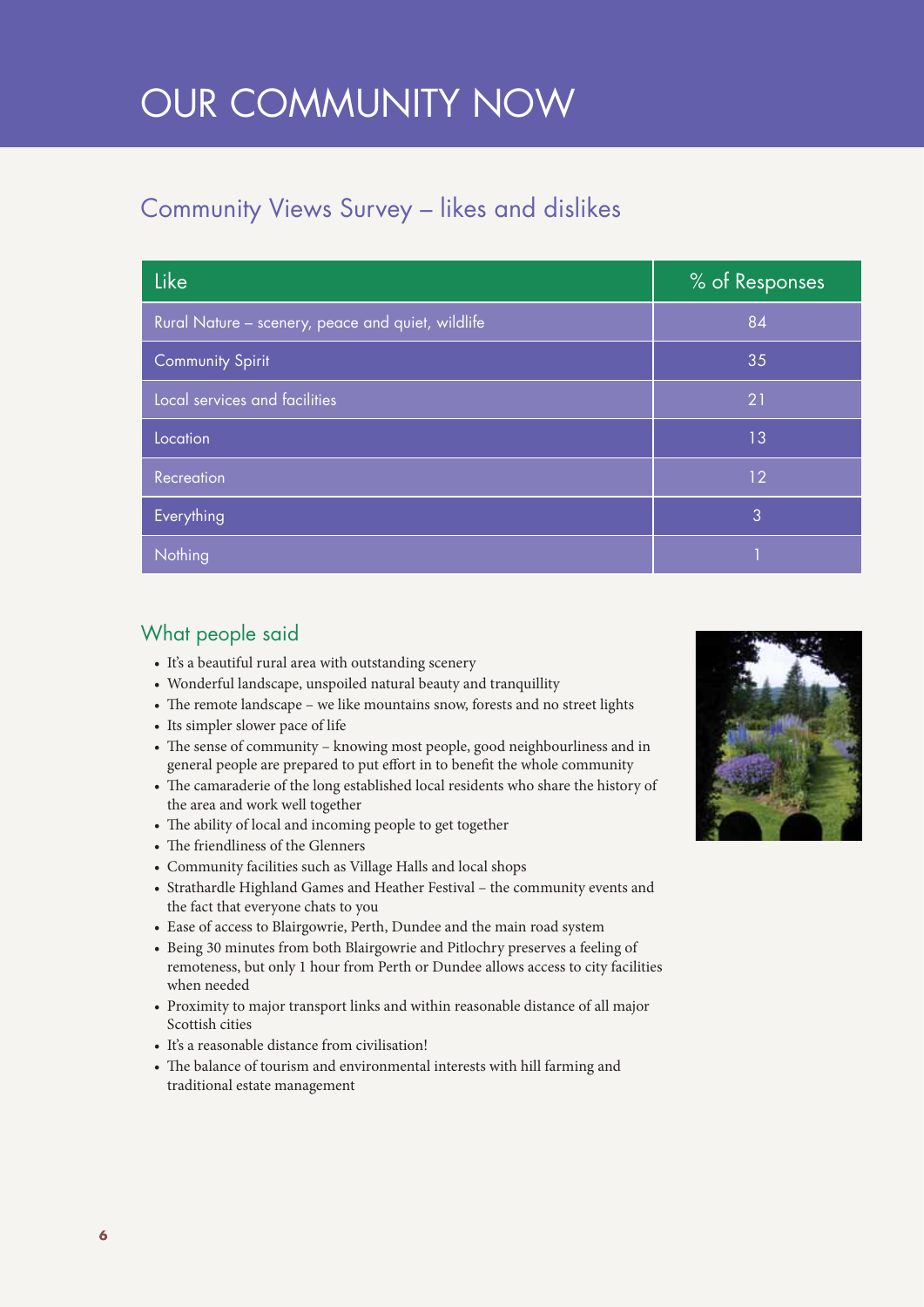

| <b>Dislike</b>                                              | % of Responses |
|-------------------------------------------------------------|----------------|
| Traffic and safety                                          | 30             |
| Lack of public transport, remoteness and access to services | 30             |
| Environment                                                 | 17             |
| Community organisation                                      | 16             |
| Fragility of the local economy                              | 15             |
| Housing and Population                                      | 12             |
| Nothing                                                     | 11             |
| Lack of good broadband connection                           | 7              |

### What people said

- • Motorbikes an ongoing problem racing 70+mph, and dangerous driving and overtaking
- The A924 becoming busier from Pitlochry with very wide coaches and very fast lorries
- The amount of logging lorries using the A93 as a main route south
- Public transport is very poor you cannot get to Perth or Dundee College or to and from Pitlochry Station for example
- I feel we are unnecessarily cut off from Pitlochry (nearest train station and major throughway to the north) – there is no public transport that goes this way
- • Distance time from emergency services …difficulty accessing medical care
- Few sporting facilities or sporting clubs closer than Pitlochry or Blairgowrie
- • Disappearing amenities e.g. Straloch School
- • Lack of public toilets from Bridge of Cally to Spittal
- Threat of the windfarm is pretty disconcerting
- The forests that you are allowed in are owned by the Forestry Commission and a lot of the trees are non native
- The derelict church at Kirkmichael
- Lack of community feel
- Its difficult for people to find out about what is going on
- • Lack of local jobs feeling particularly vulnerable to fuel prices
- Just like to see it better developed for tourism and locals
- We struggle to encourage visitors from Blairgowrie and Pitlochr.
- I worry that the Kirkmichael shop could close if people do not use it more
- High number of houses that spend most of the time empty which has a knock on effect on everyone trying to run a business, facilities, clubs etc
- There are a lot of second homes that are not visited often
- The poor broadband, mobile phone, TV and radio services in the area

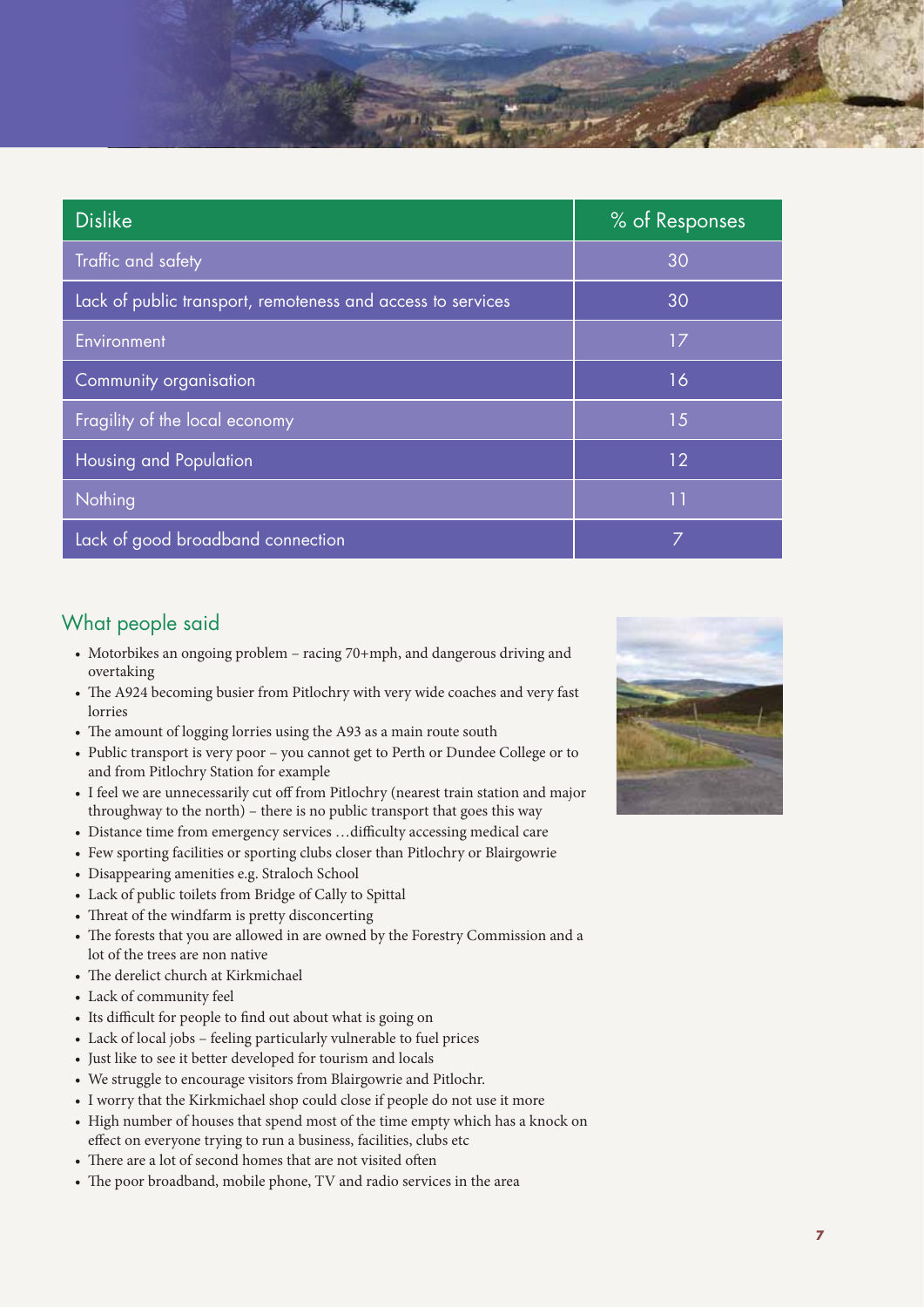## MOUNT BLAIR OUR VISION FOR THE FUTURE

### Mount Blair Community Vision

*This statement has been prepared to summarise the main aspirations for the future as expressed by local people and organisations.* 

#### Living and Working in the Glens

We will aim to sustain a good population of people who want to live and work in the Glens.

#### Making the most of our natural resources

To achieve our vision of a sustainable community we will look to make best use of our natural resources – developing the area as a hub for outdoor recreation, making the most of our local forests for wood fuel and recreation, developing a network of local and well connected paths, producing and promoting high quality local food and crafts, supporting country sports, and generating employment opportunities linked to managing the land.

#### Infrastructure, services and housing

To make it sustainable to live and work in the Glens we will develop good acccess to affordable housing, vital services, community facilities, and good communication and transport systems.

#### Reducing our carbon footprint and lowering our costs of living

At the heart of our vision is a sense that our efforts to encourage walking and cycling, the use of renewable energy and our natural resources, community transport solutions, and supporting local produce and local crafts and arts will all contribute to lowering our carbon footprint as well as the often high costs of rural living.

#### A role for the community

The community will have had a strong role in bringing this about through working in partnership with a wide range of public, voluntary and private organisations to ensure a healthy and balanced future for the community.

This land is your land, this land is my land<br>From Bridge of Cally to Blacklunans<br>Strathardle forests, Glenshee mountains<br>This land was made for you and me.



As sung by pupils from Kirkmichael Primary School at the Community Open Day, 14th September 2012.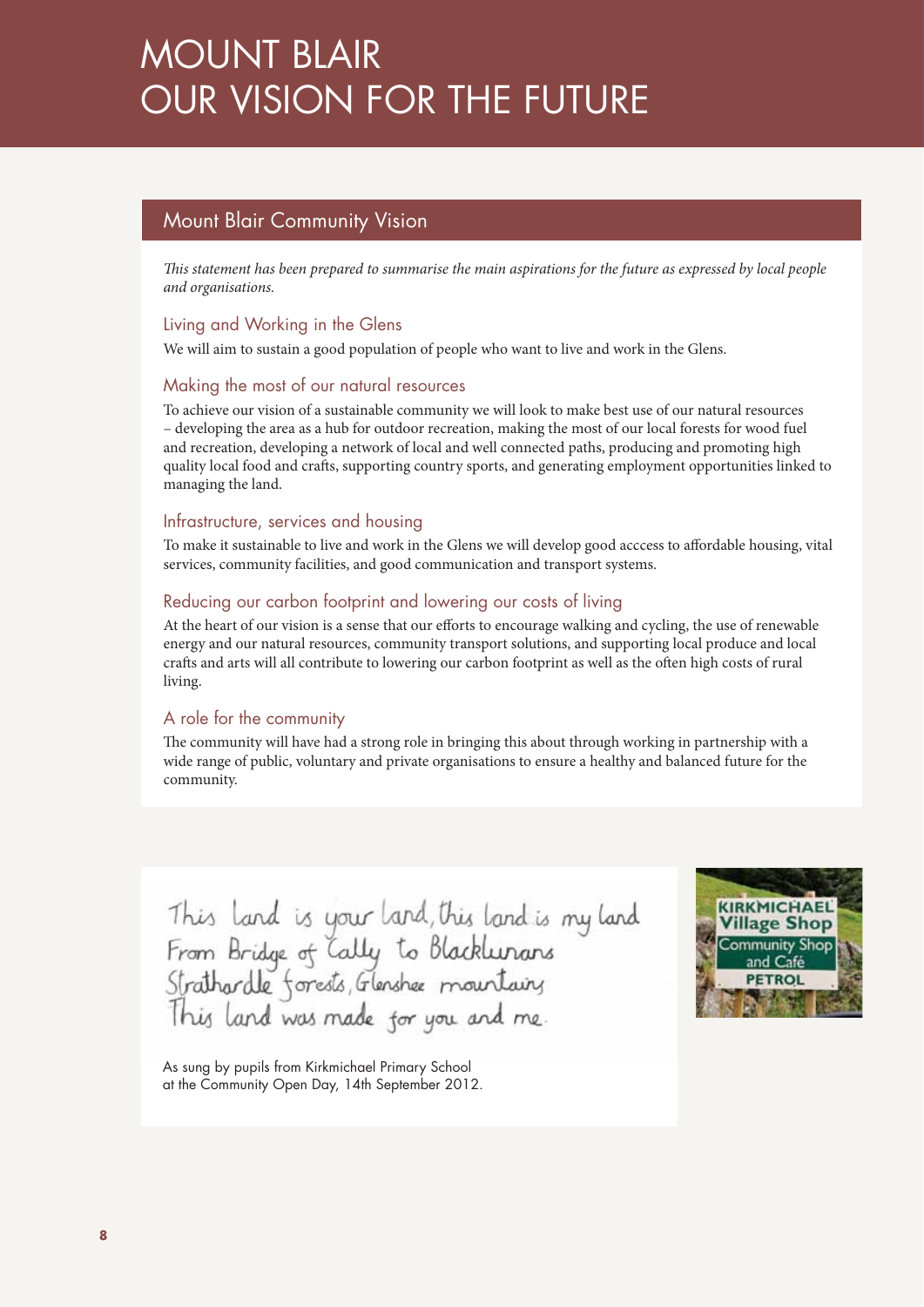# MAIN STRATEGIES AND PRIORITIES

*These are the main strategies and priorities the community will work towards achieving in partnership with public agencies and other supporters.* 

### Outdoor recreation and tourism

The main assets of the area are its natural resources. They provide great opportunities for walking, all terrain cycling, horseriding, winter sports and country sports as well as other specialist outdoor activities like orienteering and geocaching. There is a real opportunity to develop the outdoor infrastructure (e.g. accommodation etc.) and promote the area more.

Main priorities:

- • Develop and promote the local paths network
- Develop local forests for recreational use
- Marketing and promotion of the area as a hub for outdoor recreation (lay-bys, picnic areas, signage, leaflets, events)
- Develop infrastructure to support outdoor recreation

### Local heritage, culture and produce – our sense of place

The area has a rich heritage linked in particular to its central role in Scotland's cattle droving history – the cattle market in Kirkmichael used to be the largest in the country. This heritage has been the inspiration for the development of the Cateran Trail but there are more opportunities to promote and interpret local heritage including the area's agricultural past.

The area already has a growing number of artists and craft workers and this could be encouraged and supported and would again contribute to the local economy and interest in the area for visitors.

Main priorities:

- Develop a local archive project
- Work with local arts and crafts and other businesses to provide support and explore the potential to develop workspace/studio space
- Develop and promote local produce
- Market and promote these aspects of the area through local events and interpretation

### Community and recreational facilities

The area needs to sustain a number of village halls that can offer good venues for local groups and community activities and events. This is particularly important in an area that is relatively remote from other facilities and centres. There is also the need to upgrade poor quality play and sports provision in the area – for existing residents and families and as a way of making the area attractive for visitors and potential future residents.

Main priorities:

- New Village Hall in Kirkmichael
- Development and support for other Village Halls
- • Upgrade of Play Area and Sports Facilities in Kirkmichael



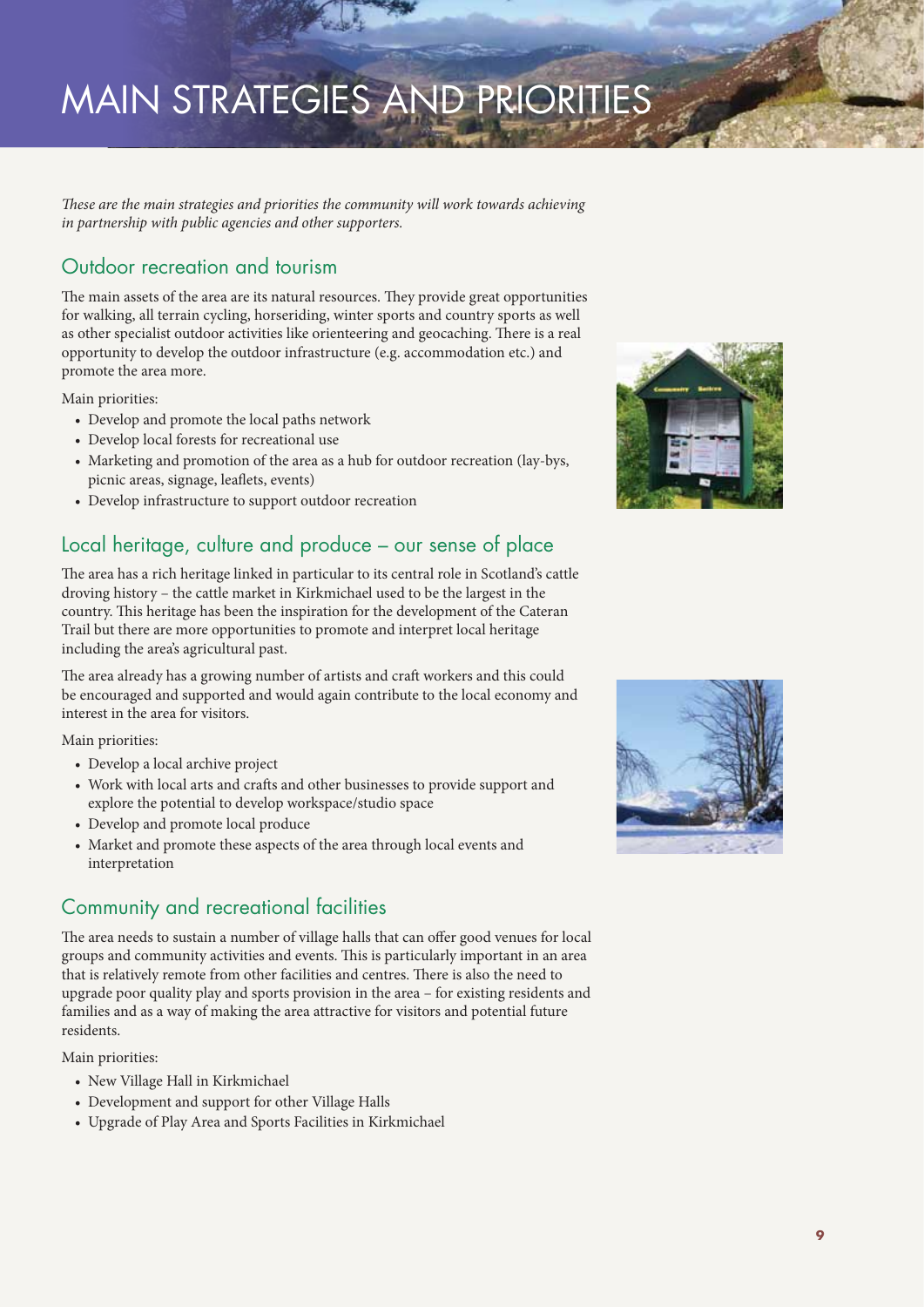## MAIN STRATEGIES AND PRIORITIES

### Infrastructure and renewable energy

The remoteness of the area makes it expensive to live in and to travel elsewhere. Residents and local businesses identify lack of access to high speed broadband and the high cost of fuel as two of the main problems. Improving broadband speeds would be of benefit to the many self employed people in the area or that might be attracted to the area. The high cost of oil has sparked discussion about the idea of an oil purchasing collective to try and obtain best price using joint purchasing power, while many would like to see the community develop its own sources of fuel by making best use of the local forests for wood fuel.

Main priorities:

- Improve Broadband
- Develop wood fuel/biomass community initiative
- Establish collective buying scheme for oil

### Access to services and transport



The consultation for this Action Plan has helped to highlight the need to develop access to emergency health care in the area with people showing concern for the journey time for ambulances and the lack of doctors in the area.

In general there was seen to be a need to retain and support vital services like the schools and post offices and shops.

Access to other services, facilities and opportunities outside the area was also highlighted with residents suggesting there was a need for better transport links to Blairgowrie and Pitlochry to connect with rail services, schools, shops, and medical and recreational activities.

Main priorities:

- • Develop Emergency Medical Services in the area
- Improve public transport and/or develop community transport and car sharing initiatives
- Ensure retention of the Primary School and Nursery
- • Develop childcare services in the area

### Roads, traffic, lay-bys and signage

There was real concern expressed about the speed and type of traffic – particularly but not exclusively on the A93. The use of local roads by motorbikes, heavy lorries and coaches was seen as causing safety problems for local residents and visitors.

There has been some recent traffic speed reduction measures in the small settlements of the area but some measures could be improved on, with the addition too of more signage at the many dangerous bends in the area.

Improved road signage to the area and the upgrade of lay-bys in the area to include interpretation/picnic facilities were seen as positive steps that would encourage people into the area and to stop rather than pass through.

Main priorities:

- • speed reduction measures on the A93 and the A924
- Improve traffic safety and calming measures generally throughout the area and particularly in Ballintuim and Bridge of CallyTraffic
- Improve road signage and lay-bys

### Housing and jobs

The development of affordable housing in Kirkmichael has been a success and of great benefit to the area. However the area still has a relatively high proportion of private rented and tied housing.

The community would like to work closely with the local estates to develop housing and job opportunities. The aim should be that both are developed to sustain a viable community of people that can continue to live and work in the Glens.

Main priorities:

- More affordable housing and follow on alternatives to tied housing
- More support for new entrants on farms and other land based job opportunities



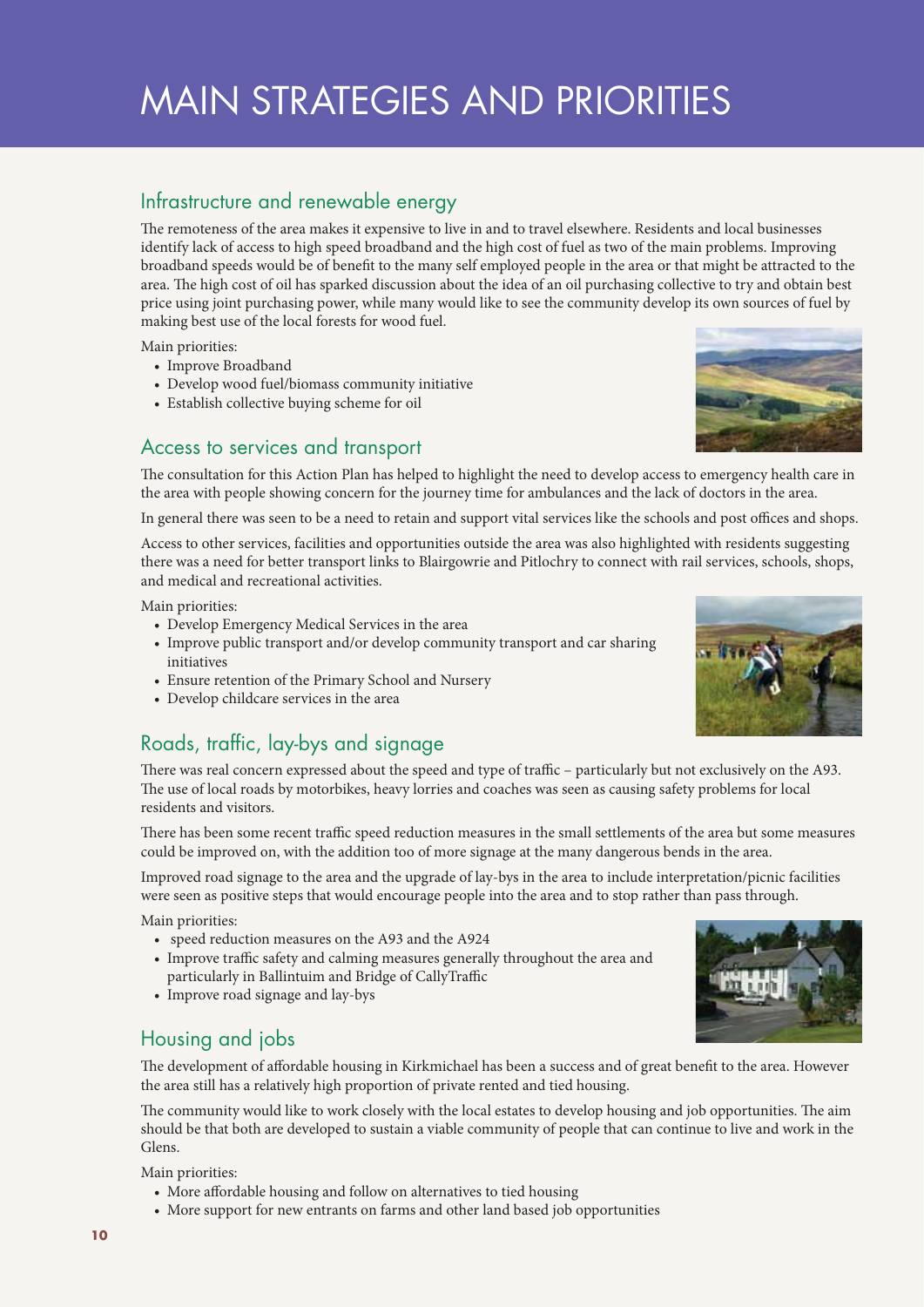# ACTION

## A more detailed guide to action

| Theme 1: Outdoor recreation and tourism |                                                                                                                                                                                                                                                                                                                                                                                                                                                                                                  |  |
|-----------------------------------------|--------------------------------------------------------------------------------------------------------------------------------------------------------------------------------------------------------------------------------------------------------------------------------------------------------------------------------------------------------------------------------------------------------------------------------------------------------------------------------------------------|--|
| Priority 1                              | Develop and promote the local paths network<br>• Identify main priorities for paths improvements<br>• Work with Perth and Kinross Countryside Trust to develop priority paths projects<br>• This should include: local circular routes (e.g. at Bridge of Cally using part of the Cateran<br>Trail); improvements to the Cateran Trail as it enters Kirkmichael; developing links to<br>Dunkeld and Pitlochry)                                                                                   |  |
| Priority 2                              | Develop local forests for recreational use<br>• Work with Forestry Commission Scotland to develop plans for increased recreational use of<br>local forests<br>• Develop appropriate partnership or community ownership capacity to raise funds to<br>implement proposals<br>• This should include making Kindrogan Forest more useable for mountain biking as well as<br>walking                                                                                                                 |  |
| Priority 3                              | Marketing and promotion of the area as a hub for outdoor recreation<br>• Community, businesses, tourism associations, estates to work closely together to develop a<br>coordinated approach to marketing the area<br>• Develop a suite of marketing material to promote opportunities for outdoor recreation<br>• Develop information and interpretation within the area - signs, interpretation panels<br>• Organise events that help to attract people to the area to enjoy outdoor activities |  |
| Priority 4                              | Develop infrastructure to support outdoor recreation access<br>• Look at the need for additional accommodation linked to use of paths (e.g. bunkhouse<br>accommodation)<br>• Look at the need to improve access to paths e.g. through improved parking, picnic areas,<br>interpretation and information at lay-bys                                                                                                                                                                               |  |
| Action by                               | Form a new local paths and outdoor recreation group under the auspices of Mount Blair<br>Community Development Trust (MBCDT) to take these priorities forward and bring together<br>key interests in the area.<br>Work closely with Perth and Kinross Countryside Trust, local tourism associations, hotels,<br>outdoor recreation providers, and VisitScotland.                                                                                                                                 |  |

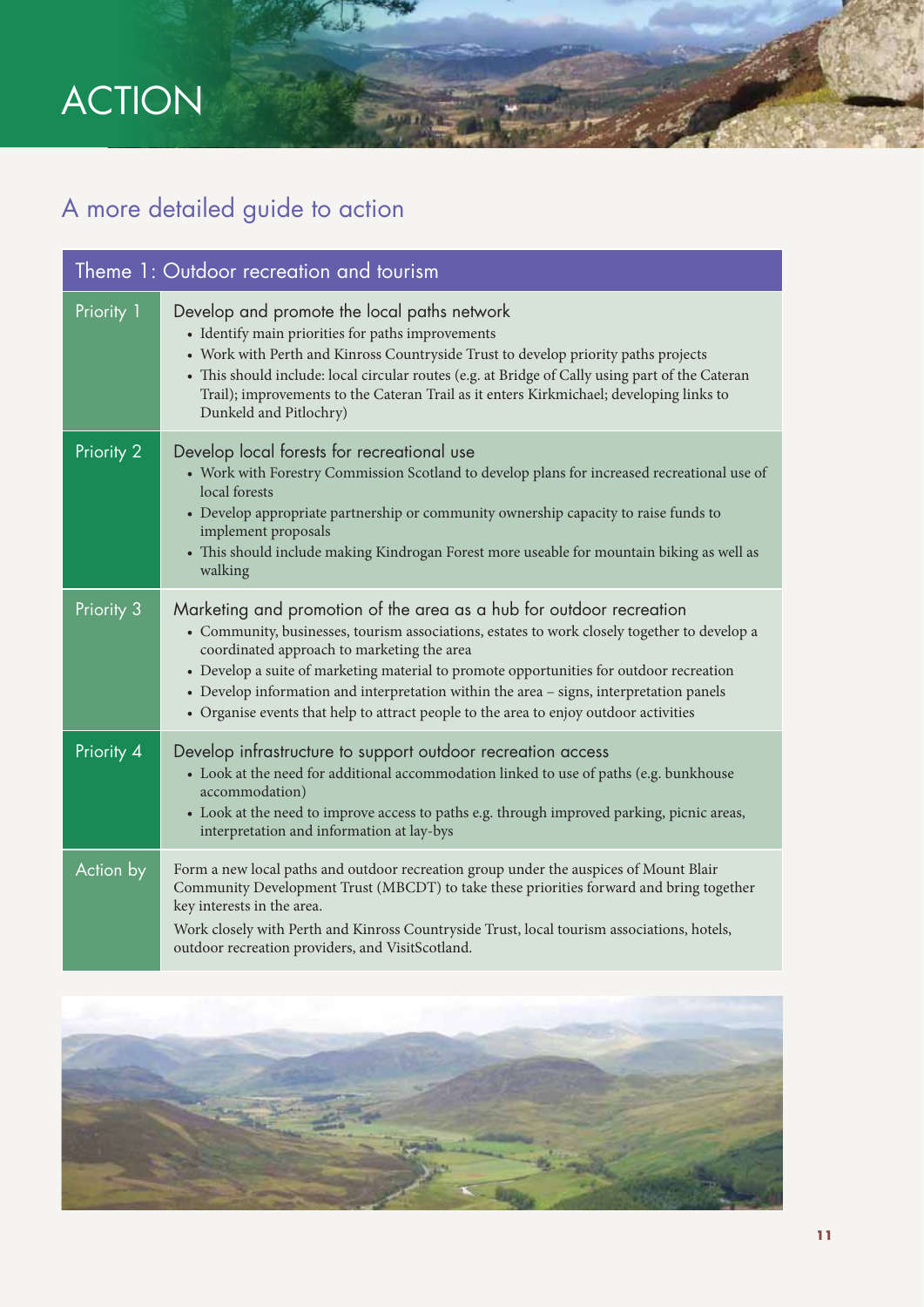# ACTION

| Theme 2: Local heritage, culture, and produce – our sense of place |                                                                                                                                                                                                                                                                                                                                                                                  |  |
|--------------------------------------------------------------------|----------------------------------------------------------------------------------------------------------------------------------------------------------------------------------------------------------------------------------------------------------------------------------------------------------------------------------------------------------------------------------|--|
| Priority 1                                                         | Develop local archive project<br>• Support the development of the MBCDT archive project<br>• Explore other ways of making heritage a stronger feature of the area and something that is<br>accessible to visitors                                                                                                                                                                |  |
| Priority 2                                                         | Arts and Crafts Workspace/Studio Space<br>• Work with local arts and crafts people and other businesses to explore the need for small<br>workspace and studio facilities in the area<br>• Identify suitable places for this type of development which could be a significant tourist<br>attraction - suggestions include the old Blackwater Inn or the old Church in Kirkmichael |  |
| Priority 3                                                         | Develop and promote local produce<br>• Work with local estates, hotels and B&Bs, and local shops to make local produce available in<br>the area and to support its promotion nationally                                                                                                                                                                                          |  |
| Priority 4                                                         | <b>Marketing and Promotion</b><br>• Use this 'sense of place' that comes from our heritage, culture, land and produce to promote<br>the area to visitors<br>• Incorporate and feature these aspects of the area in local events.                                                                                                                                                 |  |
| Action by                                                          | Archive Project - MBCDT<br>Arts and Crafts Workspace - MBCDT and local arts/crafts businesses<br>Local produce initiative - MBCDT, local estates, local hospitality sector<br>Marketing and Promotion - Tourism Associations, MBCDT, local estates and local events<br>committees                                                                                                |  |

| Theme 3: Community and recreational facilities |                                                                                                                                                                                                                                                                                                                                                                                                                                                                                        |  |
|------------------------------------------------|----------------------------------------------------------------------------------------------------------------------------------------------------------------------------------------------------------------------------------------------------------------------------------------------------------------------------------------------------------------------------------------------------------------------------------------------------------------------------------------|--|
| Priority 1                                     | Support the development of Village Halls<br>• Support Kirkmichael Village Hall Committee to develop new hall and associated services<br>and activities<br>• Support Blackwater Hall in developing new toilet provision and other improvements<br>• Support Ballintuim Village Hall to make improvements to car parking area, install<br>renewable and cost effective heating and other upgrades<br>• Support Bridge of Cally Village Hall to improve heating system and other upgrades |  |
| Priority 2                                     | Upgrade Play Area and Sports Facilities in Kirkmichael<br>• Develop proposals for improved facilities<br>• Identify where facilities would best be improved and located (either in existing or new<br>locations)<br>• Support funding applications for improvement/s                                                                                                                                                                                                                   |  |
| Action by                                      | Village Hall Committees on improvements to the village halls.<br>MBCDT to work with school, youth club, sports teams, village hall committees to look at ways<br>of improving play and sports facilities.                                                                                                                                                                                                                                                                              |  |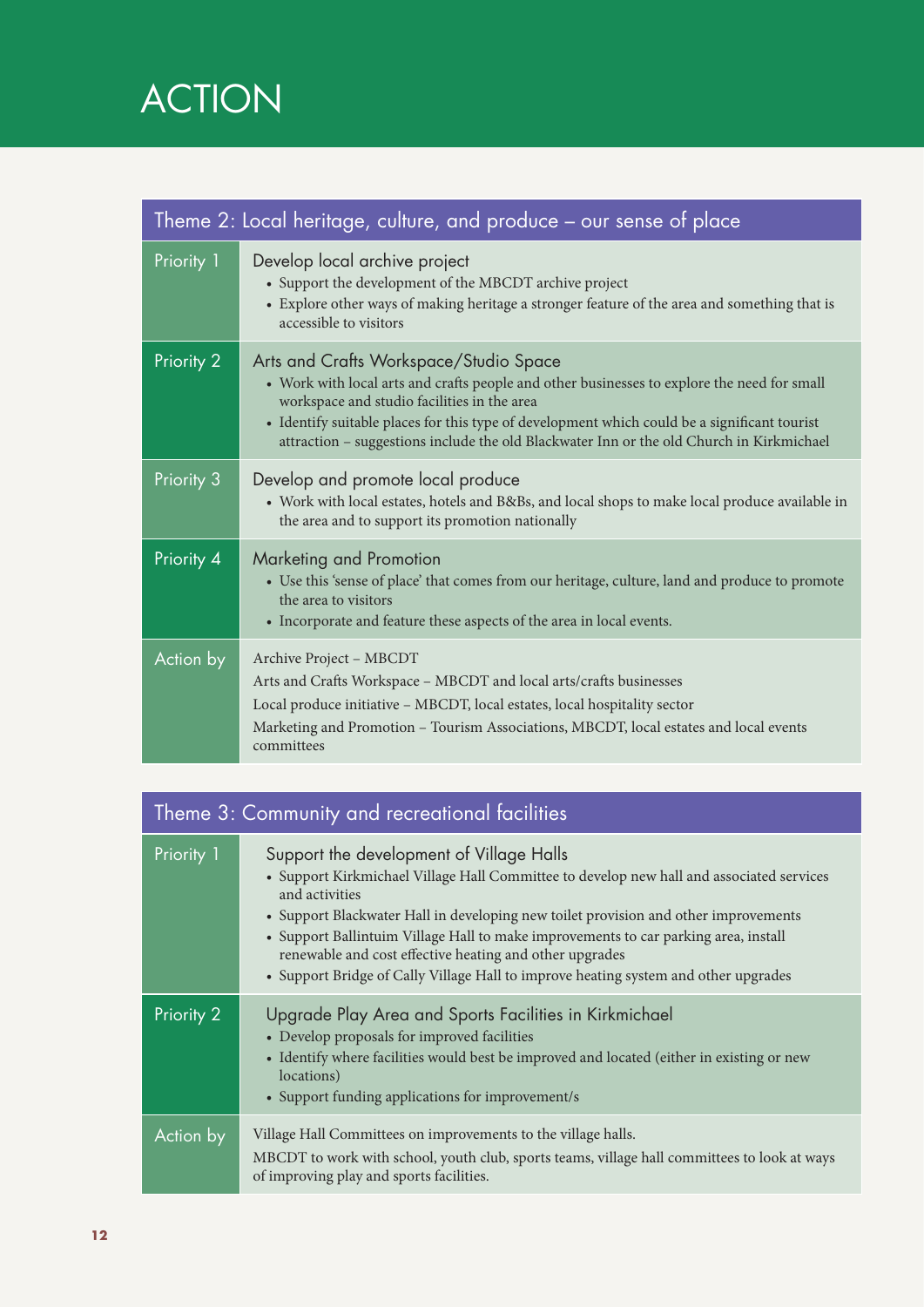

| Theme 4: Infrastructure and renewable energy |                                                                                                                                                                                                                                                  |  |
|----------------------------------------------|--------------------------------------------------------------------------------------------------------------------------------------------------------------------------------------------------------------------------------------------------|--|
| Priority 1                                   | <b>High Speed Broadband</b><br>• Explore ways of upgrading telephone exchanges and cable systems                                                                                                                                                 |  |
| Priority 2                                   | <b>Community Wood Fuel Initiative</b><br>• Carry out a feasibility study on the opportunity to use local forests for wood fuel<br>• Work closely with Forest Commission Scotland to look at the best ways of implementing<br>any proposed scheme |  |
| Priority 3                                   | <b>Collective Oil Purchasing Scheme</b><br>• The consultation has shown that there is interest in pursuing this project<br>• MBCDT to progress this project learning from similar projects in other rural communities                            |  |
| Action by                                    | Mount Blair Community Development Trust take action on the Wood Fuel Initiative and Oil<br><b>Purchasing Scheme</b><br>Mount Blair Community Council to make representation on behalf of the community for<br>improved broadband services        |  |

| Theme 5: Access to services and transport |                                                                                                                                                                                                                                                                                                                                                                                                                                                                                                                              |  |
|-------------------------------------------|------------------------------------------------------------------------------------------------------------------------------------------------------------------------------------------------------------------------------------------------------------------------------------------------------------------------------------------------------------------------------------------------------------------------------------------------------------------------------------------------------------------------------|--|
| Priority 1                                | Develop local medical emergency services<br>• Work to locate public access portable defibrillators in the area<br>• Organise training for volunteers on their use<br>• Organise First Responders local network                                                                                                                                                                                                                                                                                                               |  |
| Priority 2                                | Improve transport options – public, community, car sharing<br>• Explore options for community mini bus and/or car sharing scheme<br>• Lobby bus providers and Perth and Kinross Council to create a public transport link to<br>Pitlochry and improve services to Blairgowrie                                                                                                                                                                                                                                                |  |
| Priority 3                                | Ensure retention of the primary school, nursery and other vital services<br>• The community should keep abreast of any policy changes that might affect the retention of<br>vital services and work to ensure they are maintained and supported as much as possible<br>• Local use of local services should be encouraged and should include supporting the post<br>offices, shops and petrol station                                                                                                                        |  |
| Priority 4                                | Support the development of other needed services<br>• The development of local childcare provision or supporting easier access to nearby<br>provision was noted as an issue within this consultation and should be further explored and<br>encouraged                                                                                                                                                                                                                                                                        |  |
| Action by                                 | MBCC and MBCDT to jointly work to develop proposals for Defibrillators and/or First<br>Response type service working with Ambulance and other NHS services.<br>MBCDT to explore community transport and car sharing schemes.<br>MBCC to lobby for the development of public transport links to Pitlochry and Blairgowrie with<br>bus service providers and PKC.<br>MBCC to monitor plans for provision of vital services and their retention.<br>MBCDT to support the development of other needed service such as childcare. |  |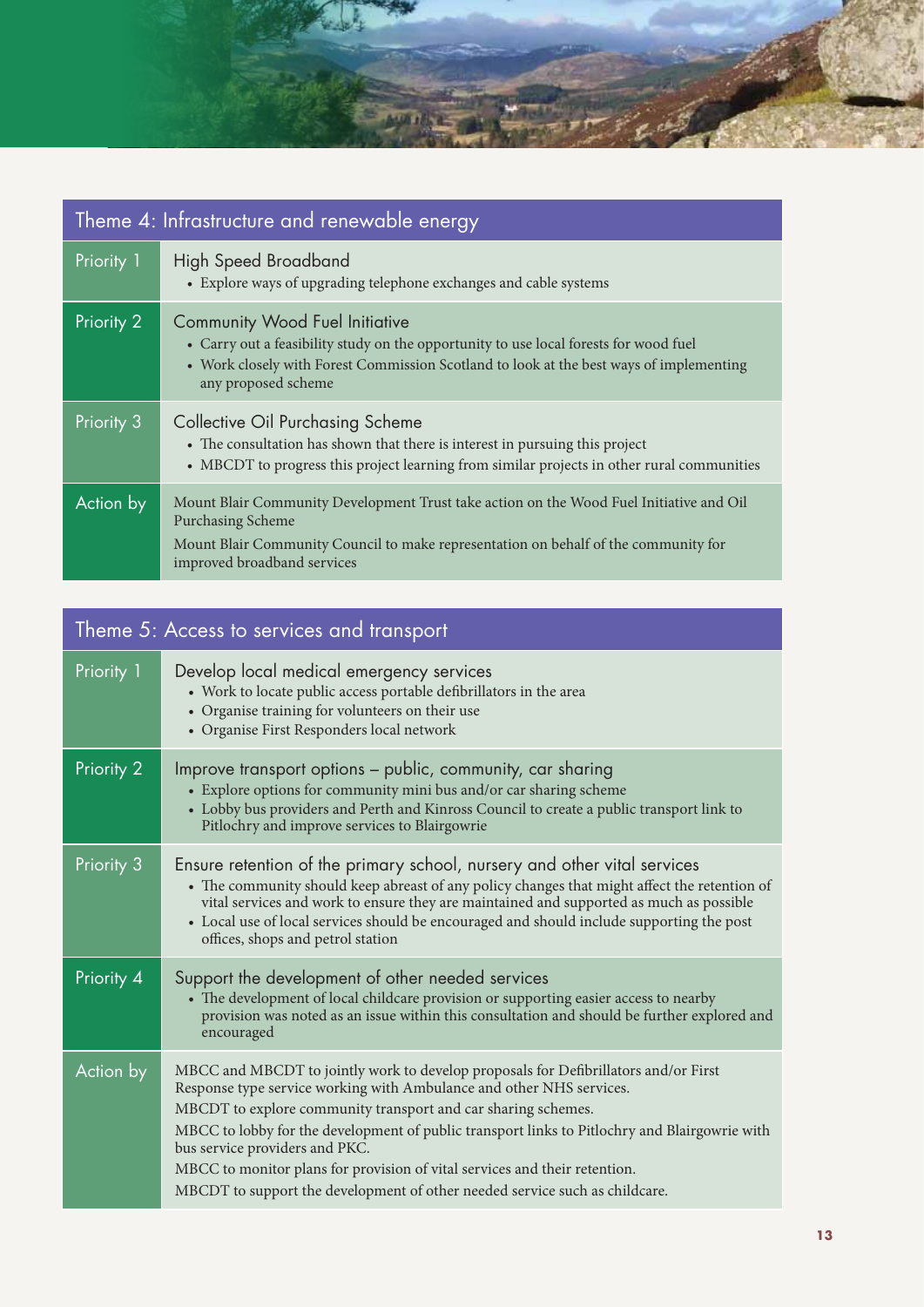# ACTION

| Theme 6: Roads, traffic, lay-bys and signage |                                                                                                                                                                                                                                                                                                             |  |
|----------------------------------------------|-------------------------------------------------------------------------------------------------------------------------------------------------------------------------------------------------------------------------------------------------------------------------------------------------------------|--|
| Priority 1                                   | Traffic speed reduction measures on the A93 and the A924<br>• Work with the police, Transport Scotland and Perth and Kinross Council to address these<br>issues                                                                                                                                             |  |
| Priority 2                                   | Improve traffic safety and calming measures<br>• Key projects should be progressed include:<br>- Relocation of 30mph signs in Ballintuim to beyond the caravan park<br>- More signage of dangerous bends in the area<br>- Improving safe access out of Bridge of Cally Village Hall car park                |  |
| Priority 3                                   | Improve road signage and lay-bys<br>• Identify ways of improving road signage including tourist route and visitor attraction<br>signage to the area<br>• Develop and implement proposals for improving the quality of lay-bys in the area to include<br>interpretation and information about the area       |  |
| Action by                                    | MBCC – representation concerning priorities 1 and 2.<br>MBCDT – working with Tourism Associations to improve road signage to the area and lay-bys<br>in the area.<br>Working with Perth and Kinross Council, VisitScotland, Transport Scotland, Cairngorms<br>National Park Authority, Scottish Government. |  |

| Theme 7: Housing and jobs |                                                                                                                                                                                                                                                                                                                                                                                               |  |
|---------------------------|-----------------------------------------------------------------------------------------------------------------------------------------------------------------------------------------------------------------------------------------------------------------------------------------------------------------------------------------------------------------------------------------------|--|
| Priority 1                | More affordable housing and follow on alternatives to tied housing<br>• Work with local housing associations and Perth and Kinross Council to develop housing<br>and support initiatives to cater for people that may otherwise have to leave the community<br>when they leave their employment-related housing                                                                               |  |
| Priority 2                | More support for new entrants on farms and other land based job opportunities<br>• Open up dialogue with local estates about how the community can support initiatives<br>which benefit provision of local housing, land based employment and spin offs for the local<br>economy linked to e.g. local produce, use of woodland, farming, country sports etc<br>• Develop partnership projects |  |
| Action by                 | Local Jobs and Housing Group - a new joint working group of MBCC and MBCDT - working<br>with local estates and housing providers (housing association, Perth and Kinross Council).                                                                                                                                                                                                            |  |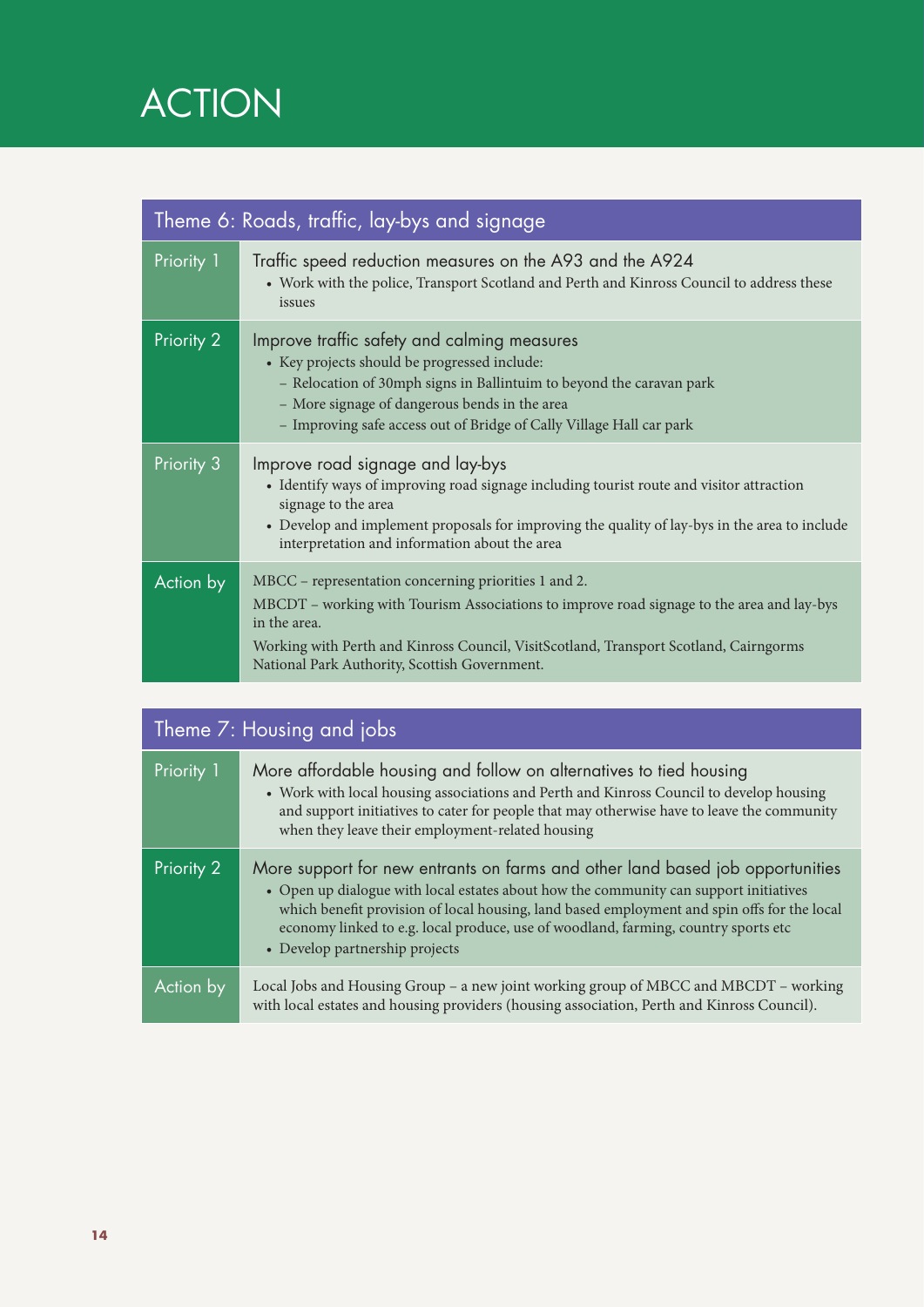## MAKING IT HAPPEN

### Working together

The projects and this Action Plan will require that local community organisations – the Community Council, Community Development Trust, Village Hall Committees, Session House, and other interest groups – all take action either on their own or in concerted effort to develop projects and make representation on behalf of the community.

The Action Plan will hopefully be of benefit to all these organisations in progressing community aspirations and addressing needs.

To achieve results we will need to and want to work closely with a range of public, private and third sector partners – Perth and Kinross Council, Perth and Kinross Countryside Trust, Forestry Commission Scotland, Scottish Natural Heritage, Historic Scotland, NHS, Tayside Police, Transport Scotland, VisitScotland, local landowners and businesses, as well as voluntary and charitable organisations.

| <b>Themes</b>                                             | <b>Key Contact</b>   | E-mail and telephone                             |
|-----------------------------------------------------------|----------------------|--------------------------------------------------|
| Outdoor recreation and tourism                            | Simon Calvin         | fionaandsimon@roryrosie.plus.com<br>01250 882284 |
| Local heritage, culture and produce<br>- 'sense of place' | Liz Crichton         | liz.crichton@virgin.net<br>0781 0803132          |
| Community<br>and recreational facilities                  | <b>Richard Watts</b> | rrdunmay@btopenworld.com<br>01250 885268         |
| Infrastructure and<br>renewable energy                    | John Manning         | jm@johnmanningarchitect.co.uk<br>01250 881400    |
| Access to services<br>and improved transport              | Hannah Goodman       | hannah@camnacar.co.uk<br>01250 881435            |
| Roads, traffic, lay-bys<br>and signage                    | <b>Bob Ellis</b>     | bob.ellis2@btopenworld.com<br>01250873899        |
| Housing and jobs                                          | David Rennie         | dr200166@aol.com<br>01250 886243                 |

| For general information<br>please contact         | Chairperson      | E-mail and telephone                       |
|---------------------------------------------------|------------------|--------------------------------------------|
| <b>Mount Blair Community</b><br>Development Trust | Mike Purdie      | mikepurdie@onetel.com<br>01250 885217      |
| Mount Blair Community Council                     | Doreen MacIntyre | d.macintyre@btinternet.com<br>01250 881336 |